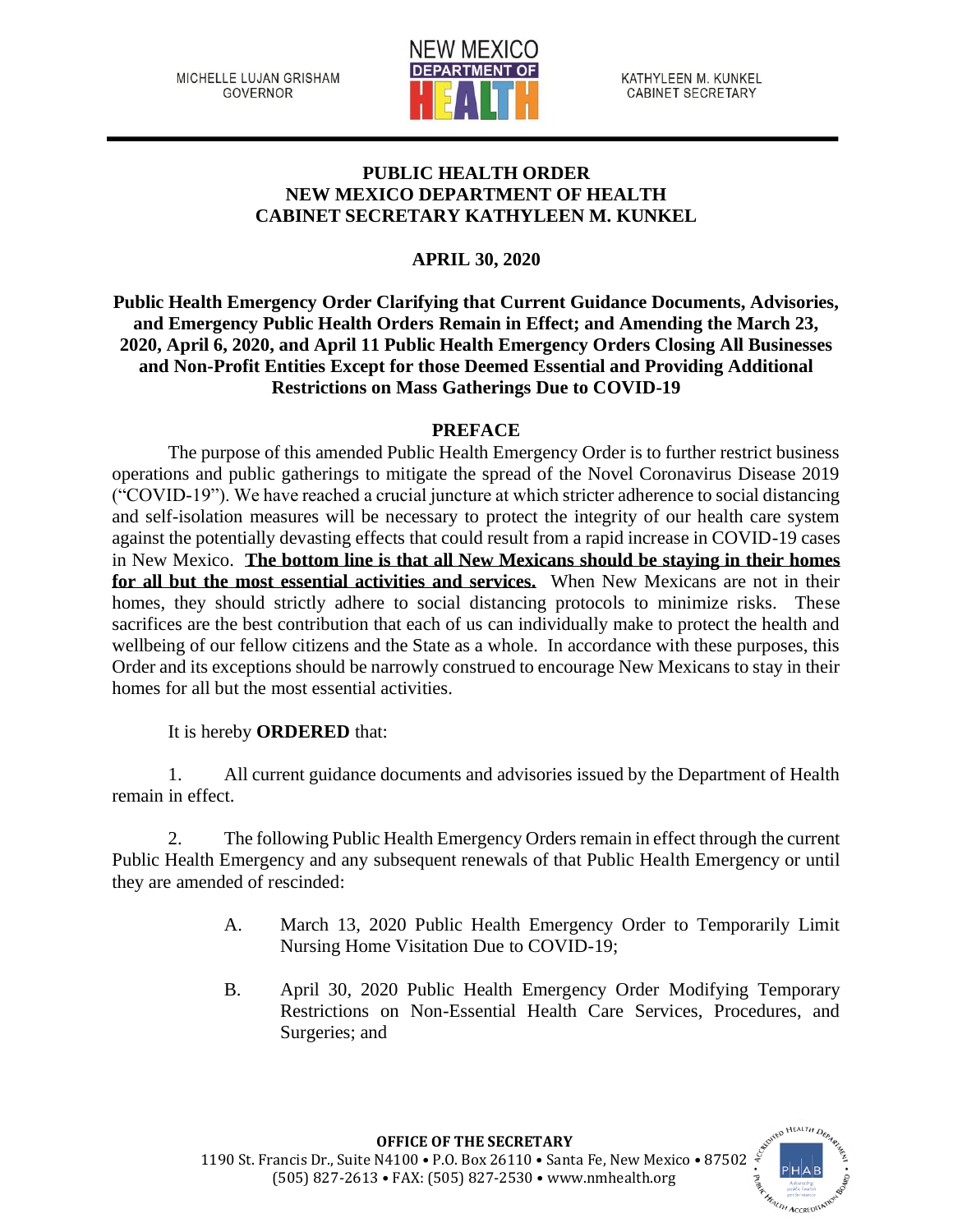C. March 24, 2020 Public Health Emergency Order Temporarily Regulating the Sale and Distribution of Personal Protective Equipment Due to Shortages Caused by COVID-19.

3. The April 11, 2020 Public Health Emergency Order Amending the March 23, 2020 and April 6, 2020 Public Health Emergency Orders Closing All Businesses and Non-Profit Entities Except for those Deemed Essential and Providing Additional Restrictions on Mass Gatherings Due to COVID-19 is hereby amended as follows:

#### **ORDER**

**WHEREAS,** on March 11, 2020, because of the spread of the novel Coronavirus Disease 2019 ("COVID-19"), Michelle Lujan Grisham, the Governor of the State of New Mexico, declared that a Public Health Emergency exists in New Mexico under the Public Health Emergency Response Act, and invoked her authority under the All Hazards Emergency Management Act;

**WHEREAS,** on April 6, 2020, Governor Michelle Lujan Grisham renewed the declaration of a Public Health Emergency until April 30, 2020 due to the continued spread of COVID-19 in New Mexico and on April 30, 2020, she again renewed her declaration of a Public Health Emergency;

**WHEREAS,** COVID-19 continues to spread in New Mexico and nationally. Since, Executive Order 2020-004 was issued, confirmed COVID-19 infections in New Mexico have risen to more than 3,000 and confirmed cases in the United States have risen to more than 1,000,000;

**WHEREAS,** the further spread of COVID-19 in the State of New Mexico poses a threat to the health, safety, wellbeing and property of the residents in the State due to, among other things, illness from COVID-19, illness-related absenteeism from employment (particularly among public safety and law enforcement personnel and persons engaged in activities and businesses critical to the economy and infrastructure of the State), potential displacement of persons, and closures of schools or other places of public gathe1ing;

**WHEREAS,** social distancing is the sole way New Mexicans can minimize the spread of COVID-19 and currently constitutes the most effective means of mitigating the potentially devastating impact of this pandemic in New Mexico; and

**WHEREAS,** the New Mexico Department of Health possesses legal authority pursuant to the Public Health Act, NMSA 1978, Sections 24-1-1 to -40, the Public Health Emergency Response Act, NMSA 1978, Sections 12-10A-1 to -10, the Department of Health Act, NMSA 1978, Sections 9-7-1 to -18, and inherent constitutional police powers of the New Mexico state government, to preserve and promote public health and safety, to adopt isolation and quarantine, and to close public places and forbid gatherings of people when deemed necessary by the Department for the protection of public health.

**NOW, THEREFORE, I,** Kathyleen M. Kunkel, Cabinet Secretary of the New Mexico Department of Health, in accordance with the authority vested in me by the Constitution and the Laws of the State of New Mexico, and as directed by the Governor pursuant to the full scope of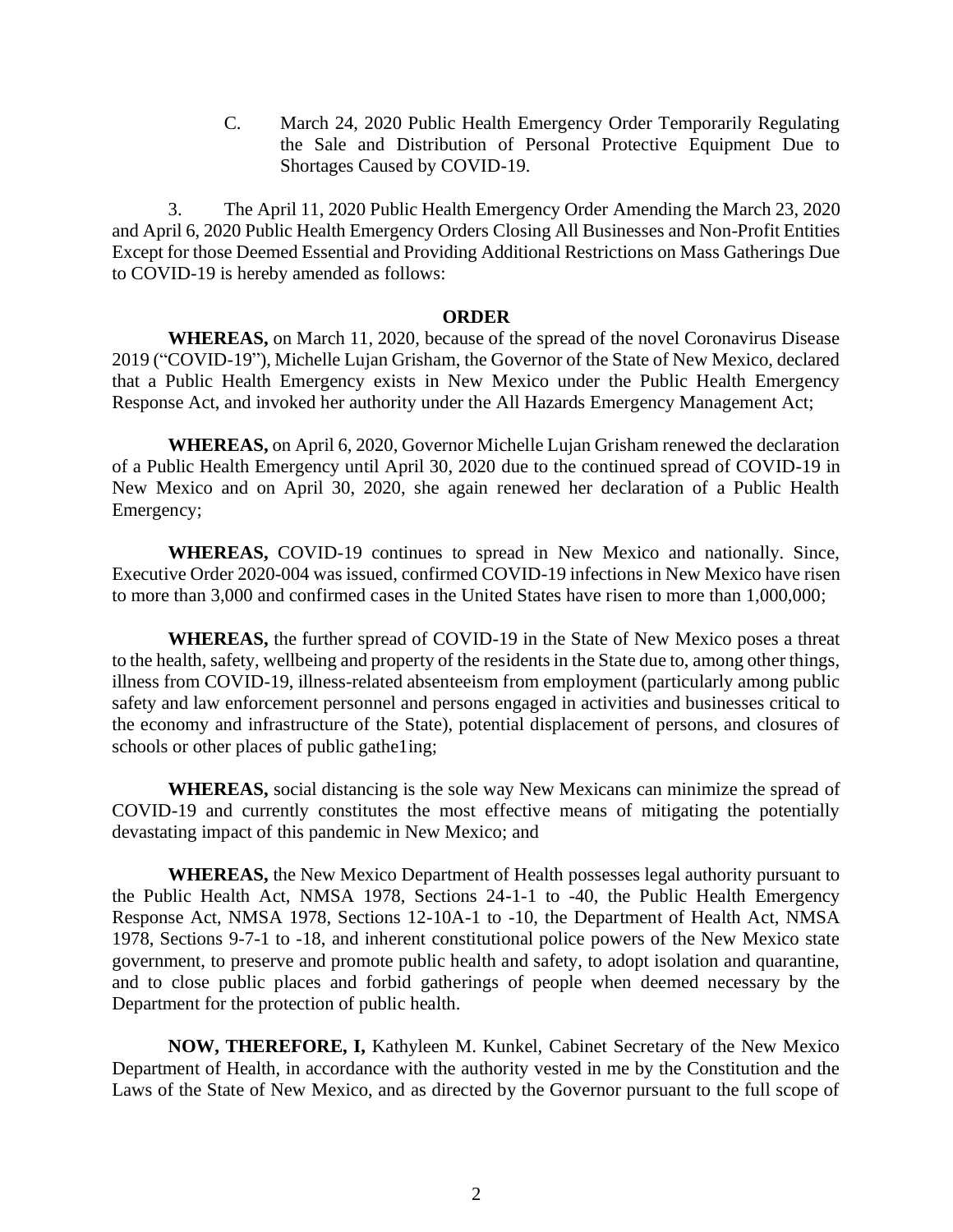her emergency powers under the All Hazard Emergency Management Act as invoked through Executive Order 2020-004, do hereby declare the current outbreak of COVID-19 a condition of public health importance as defined in the New Mexico Public Health Act, NMSA 1978, Section  $24-1-2(A)$  as an infection, a disease, a syndrome, a symptom, an injury or other threat that is identifiable on an individual or community level and can reasonably be expected to lead to adverse health effects in the community, and that poses an imminent threat of substantial harm to the population of New Mexico.

The following definitions are adopted for the purposes of this Order:

Definitions: As used in this Public Health Order, the following terms shall have the meaning given to them, except where the context clearly requires otherwise:

(1) "Retail space" means an "essential business" that sells good or services directly to consumers or end-users inside its place of business, such as a grocery store or a hardware stores and includes the "essential businesses" listed in the categories below: 2(d), 2(k), 2(m), 2(n), 2(s),  $2(u)$ , and  $2(v)$ .

(2) "Essential business" means any business or non-profit entity falling within one or more of the following categories:

- a. Health care operations including hospitals, walk-in-care health facilities, veterinary and livestock services, pharmacies, medical wholesale and distribution, home health care workers or aides for the elderly, emergency dental facilities, nursing homes, residential health care facilities, research facilities, congregate care facilities, intermediate care facilities for those with intellectual or developmental disabilities, supportive living homes, home health care providers, and medical supplies and equipment manufacturers and providers;
- b. Homeless shelters, food banks, and other services providing care to indigent or needy populations;
- c. Childcare facilities necessary to provide services to those workers employed by essential businesses, essential non-profit entities;
- d. Grocery stores, supermarkets, food banks, farmers' markets and vendors who sell food, convenience stores, and other businesses that generate the majority of their revenue from the sale of canned food, dry goods, fresh fruits and vegetables, pet food, feed, and other animal supply stores, fresh meats, fish, and poultry, and any other household consumer products;
- e. Farms, ranches, and other food cultivation, processing, or packaging operations;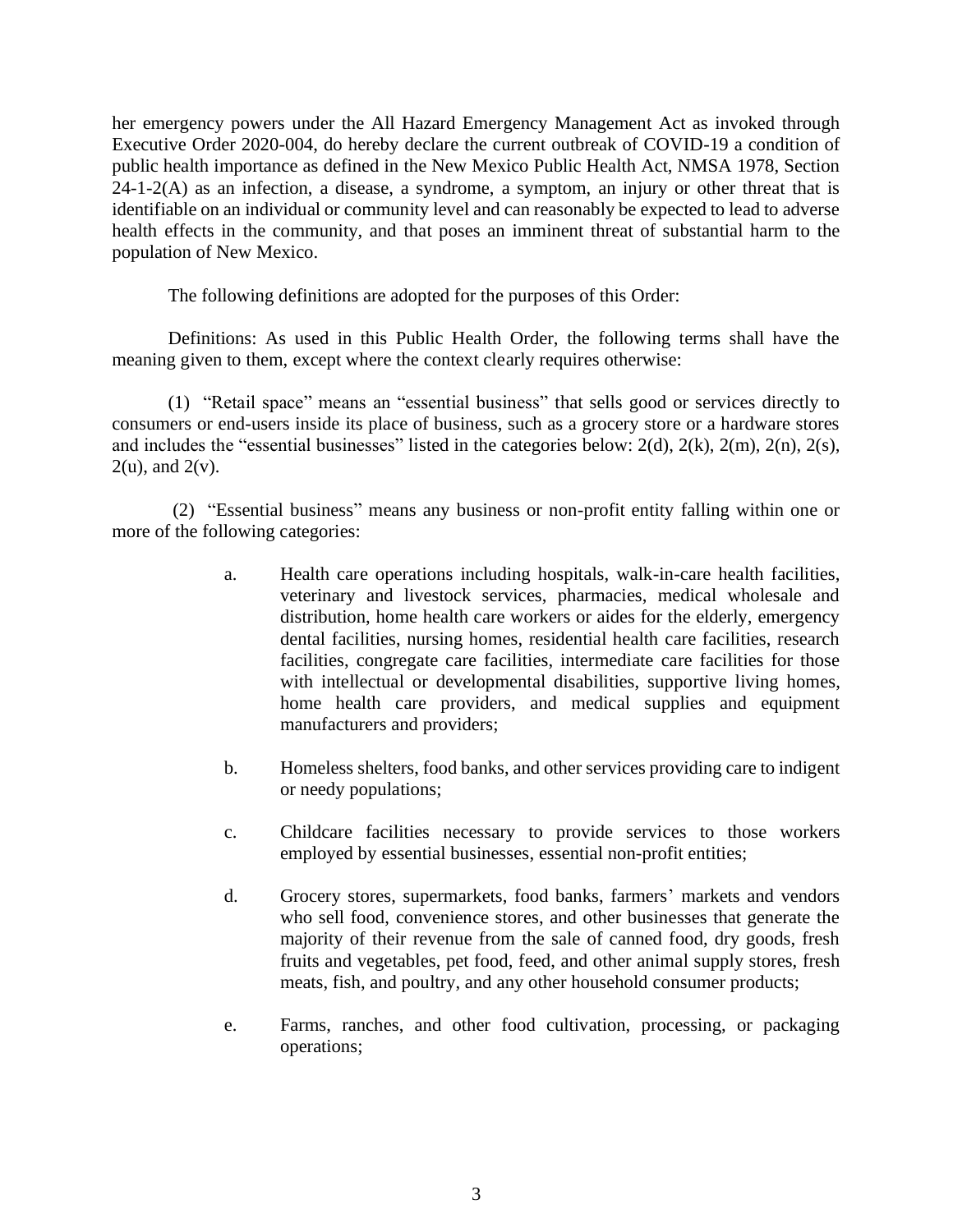- f. All facilities routinely used by law enforcement personnel, first responders, firefighters, emergency management personnel, and dispatch operators;
- g. Infrastructure operations including, but not limited to, public works construction, commercial and residential construction and maintenance, airport operations, public transportation, airlines, taxis, private transportation providers, transportation network companies, water, gas, electrical, oil drilling, oil refining, natural resources extraction or mining operations, nuclear material research and enrichment, those attendant to the repair and construction of roads and highways, gas stations, solid waste collection and removal, trash and recycling collection, processing and disposal, sewer, data and internet providers, data centers, technology support operations, and telecommunications systems;
- h. Manufacturing operations involved in food processing, manufacturing agents, chemicals, fertilizer, pharmaceuticals, sanitary products, household paper products, microelectronics/semi-conductor, primary metals manufacturers, electrical equipment, appliance, and component manufacturers, and transportation equipment manufacturers;
- i. Services necessary to maintain the safety and sanitation of residences or essential businesses including security services, towing services, custodial services, plumbers, electricians, and other skilled trades;
- j. Facilities providing pet adoption, grooming, daycare, or boarding services;
- k. Media services including television, radio, and newspaper operations;
- l. Automobile repair facilities, bike repair facilities, and retailers who generate the majority of their revenue from the sale of automobile or bike repair products. Contactless car washes, which are those that do not require person-to-person interaction between customers and employees, are permitted to operate.
- m. New and used automobile dealers may sell cars through internet or other audiovisual means but they may not allow customers in showrooms;
- n. Hardware stores;
- o. Laundromats and dry cleaner services;
- p. Utilities, including their contractors, suppliers, and supportive operations, engaged in power generation, fuel supply and transmission, water and wastewater supply;
- q. Funeral homes, crematoriums and cemeteries;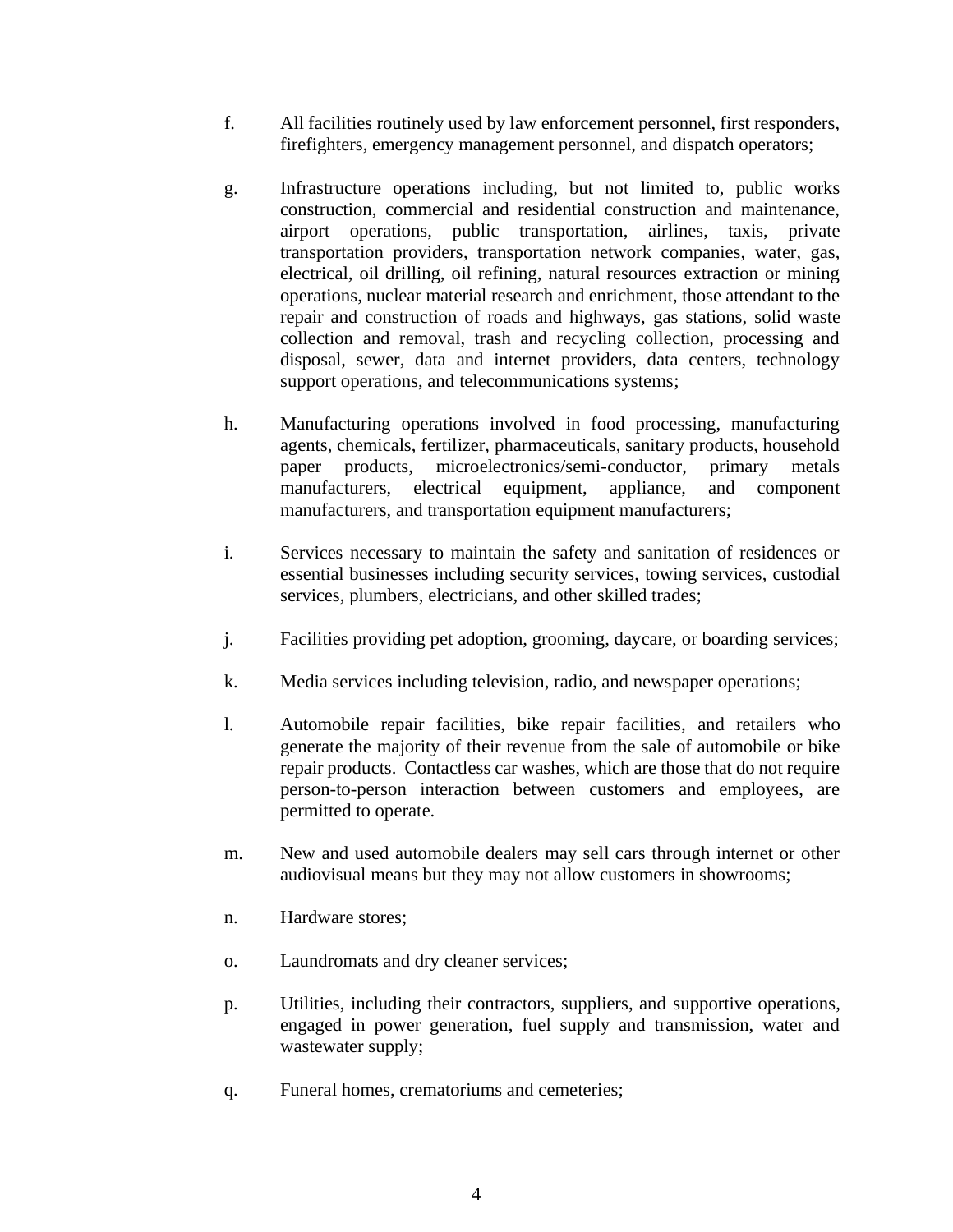- r. Banks, credit unions, insurance providers, payroll services, brokerage services, and investment management firms;
- s. Real estate services including brokers, title companies, and related services;
- t. Businesses providing mailing and shipping services, including post office boxes;
- u. Laboratories and defense and national security-related operations supporting the United States government, a contractor to the United States government, or any federal entity;
- v. Restaurants, but only for delivery or carry out and local breweries or distillers but only for carry out;
- w. Professional services, such as legal or accounting services, but only where necessary to assist in compliance with legally mandated activities; and
- x. Logistics, and also businesses that store, transport, or deliver groceries, food, materials, goods or services directly to residences, retailers, government institutions, or essential businesses.
- (4) "Individuals" means natural persons.
- (5) "Gathering" means any grouping together of individuals in a single connected location.

(6) "Mass gathering" means any public or private gathering that brings together five (5) or more individuals in a single room or connected space, confined outdoor space or an open outdoor space where individuals are within six (6) feet of each other, but does not include the presence of five (5) or more individuals where those individuals regularly reside. "Mass gathering" does not include individuals who are public officials or public employees in the course and scope of their employment.

### **I HEREBY DIRECT AS FOLLOWS:**

- (1) All Mass Gatherings are hereby prohibited under the powers and authority set forth in the New Mexico Public Health Act, and all regulations promulgated pursuant thereto. This prohibition does not apply to necessary operations of essential businesses. Churches, synagogues, mosques, and all other houses of worship shall adhere to this restriction, but nothing in this order is intended to preclude these faith-based institutions from holding services through audiovisual means.
- (2) All businesses, except those entities identified as "essential businesses", are hereby directed to reduce the in-person workforce at each business or business location by 100%, except as provided herein. Retail businesses that are not "essential businesses" may operate to the minimum extent necessary to provide curbside pickup and/or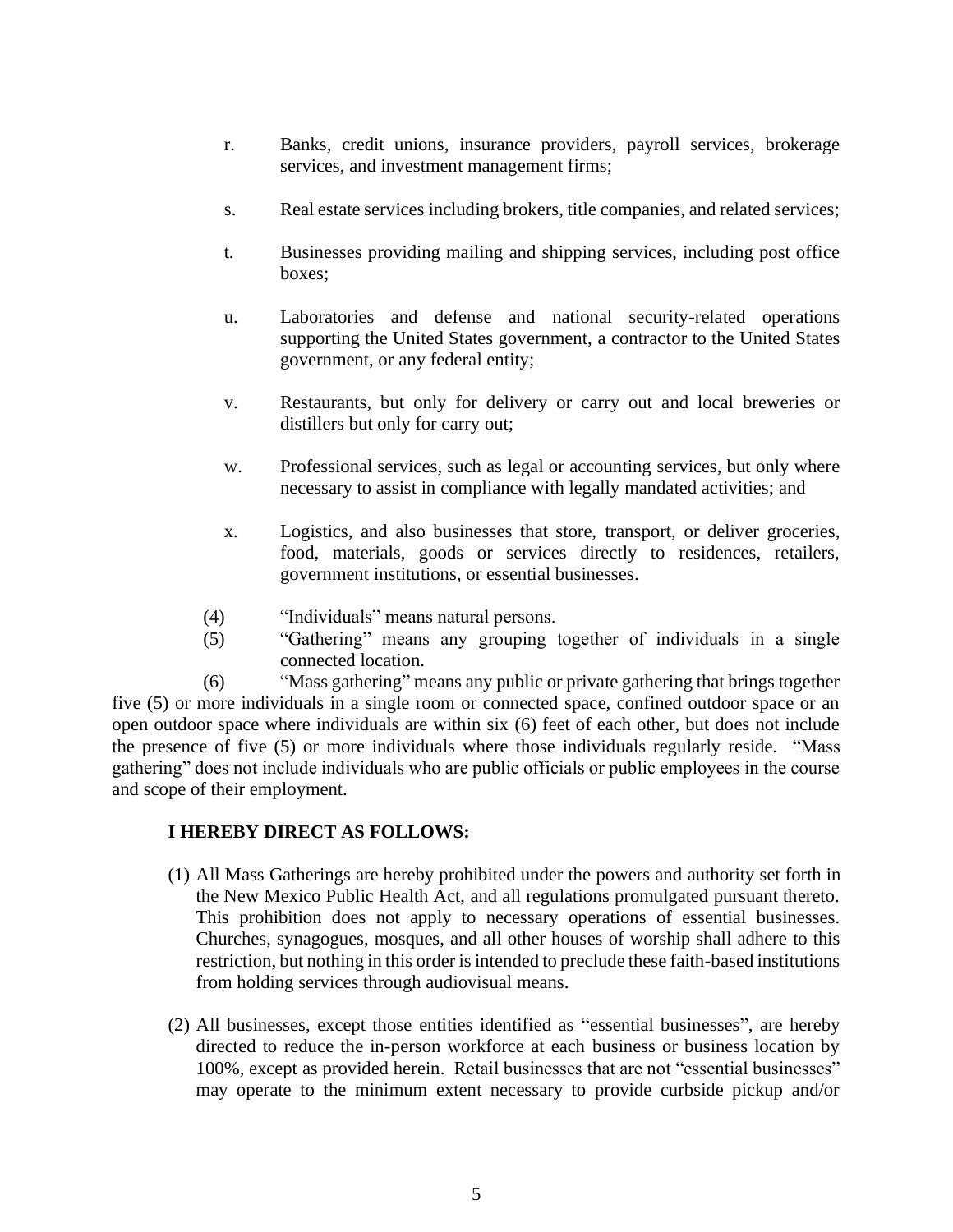delivery services to customers but only if they are legally permitted to provide their services through pickup and/or delivery.

- (3) "Essential businesses" may remain open provided they minimize their operations and staff to the greatest extent possible. Further, all essential businesses shall adhere to social distancing protocol and maintain at least six-foot social distancing from other individuals, avoid person-to-person contact, and direct employees to wash their hands frequently. All essential businesses shall ensure that all surfaces are cleaned routinely.
- (4) This Order requires the closure of physical office spaces, retail spaces, or other public spaces of a business and does not otherwise restrict the conduct of business operations through telecommuting or otherwise working from home in which an employee only interacts with clients or customers remotely.
- (5) The maximum number of customers allowed in a "retail space" at any given time shall be equal to 20% of the maximum occupancy of the retail space, as determined by the relevant fire marshal or fire department. If customers are waiting outside of a "retail space", they must to do so in compliance with social distancing protocols including the requirement that they maintain a distance of at least six-feet from other individuals, avoid person-to-person contact.
- (6) All casinos shall close during the pendency of this Order. This directive excludes those casinos operating on Tribal lands. Horse racing facilities may operate without spectators.
- (7) Hotels, motels, RV parks, and other places of lodging shall not operate at more than twenty-five percent of maximum occupancy. Health care workers who are engaged in the provision of care to New Mexico residents or individuals utilizing lodging facilities for extended stays, as temporary housing, or for purposes of a quarantine or isolation period shall not be counted for purposes of determining maximum occupancy. Shortterm vacation rentals, apartments, and houses are not permitted to operate except to provide housing to health care workers who reside out of state but are engaged in the provision of care to New Mexico residents.
- (8) All call centers situated in New Mexico are directed to reduce their in-person workforce by 100%. This includes any call center that is part of or supports an essential business.
- (9) Self-storage facilities should reduce operations to the minimum number of employees necessary to ensure public access to storage units and adequate security for storage units, including a 100% reduction in permanent on-site workforce whenever possible.
- (10) This Order does not limit animal shelters, zoos, and other facilities with animal care operations from performing tasks that ensure the health and welfare of animals. Those tasks should be performed with the minimum number of employees necessary, for the minimum amount of time necessary, and with strict adherence to all social distancing protocols.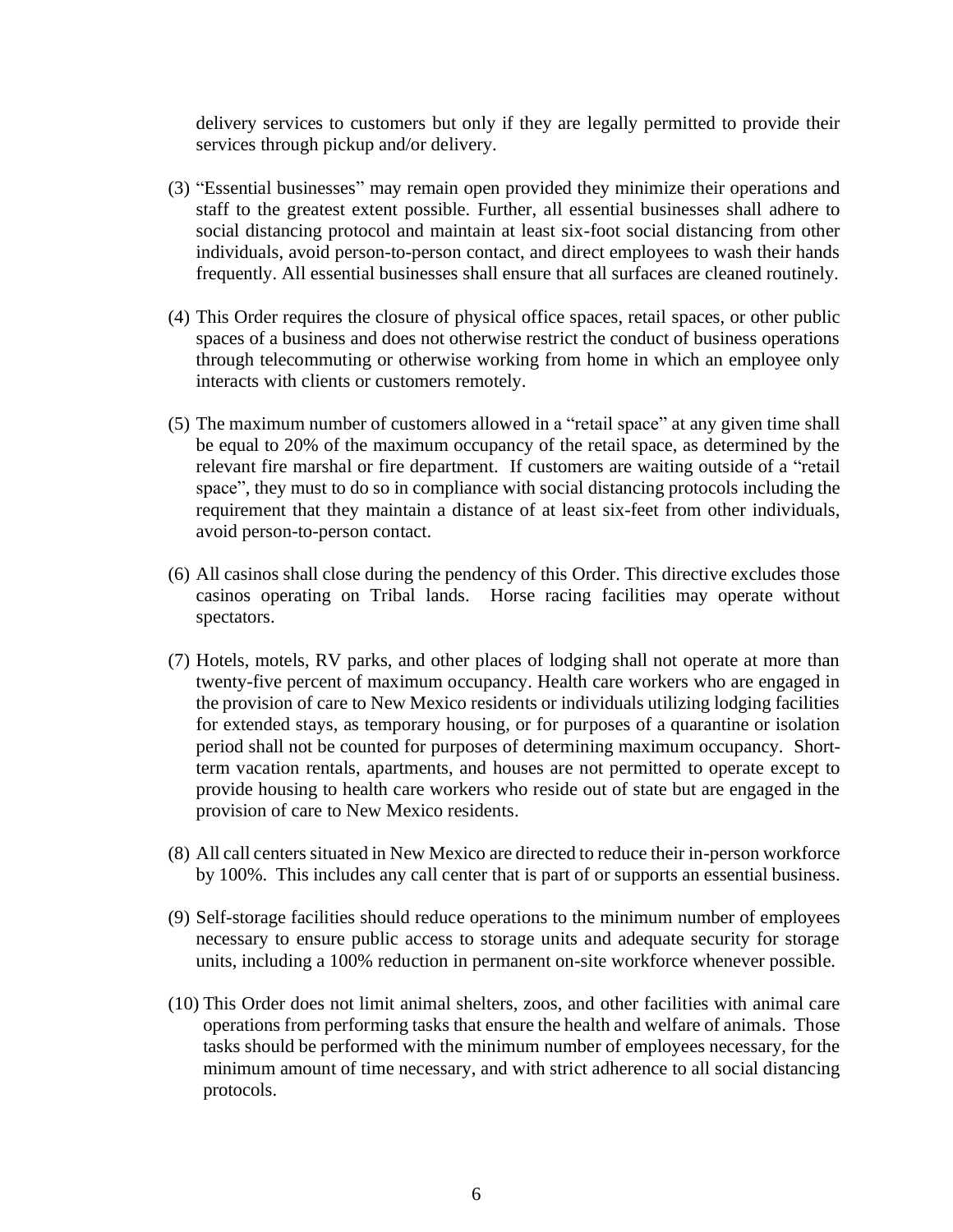- (11) Federally licensed firearm dealers may operate to the extent necessary to conduct background checks and to allow individuals to take possession of firearms that were ordered online or through other remote means. They shall provide these services by appointment only. They shall provide these services by appointment only. Shooting ranges may open by appointment and shall ensure that appropriate social distancing measures are in place.
- (12) Golf courses may open on a modified basis. They may be open for golf only and shall not provide any dine-in or retail services. They shall minimize staff and operations to the greatest extent possible and follow all sanitation and social distancing protocols.
- (13) The New Mexico Department of Public Safety, the New Mexico Department of Homeland Security and Emergency Management, the Department of the Environment, and all other State departments and agencies are authorized to take all appropriate steps to ensure compliance with this Order.
- (14) All public and private employers are required to comply with this Order and any instructions provided by State departments or agencies regarding COVID-19.
- (15) In order to minimize the shortage of health care supplies and other necessary goods, grocery stores and other retailers are hereby directed to limit the sale of medications, durable medical equipment, baby formula, diapers, sanitary care products, and hygiene products to three items per individual. NMSA 1978, § 12-I0A-6 (2012).

#### **I FURTHER DIRECT** as follows:

- (1) This Order shall be broadly disseminated in English, Spanish and other appropriate languages to the citizens of the State of New Mexico.
- (2) This Order declaring restrictions based upon the existence of a condition of public health importance shall not abrogate any disease-reporting requirements set forth in the New Mexico Public Health Act.
- (3) Nothing in this Order is intended to restrain or preempt local authorities from enacting more stringent restrictions than those required by the Order.
- (4) This Order shall take effect immediately and remain in effect through May 15, 2020. This Order shall be effective in all counties of New Mexico except for Cibola County, McKinley County, and San Juan County. This Order may be renewed consistent with any direction from the Governor.
- (5) Cibola County, McKinley County, and San Juan County remain subject to the terms of the April 11, 2020 Public Health Emergency Order through May 15, 2020.